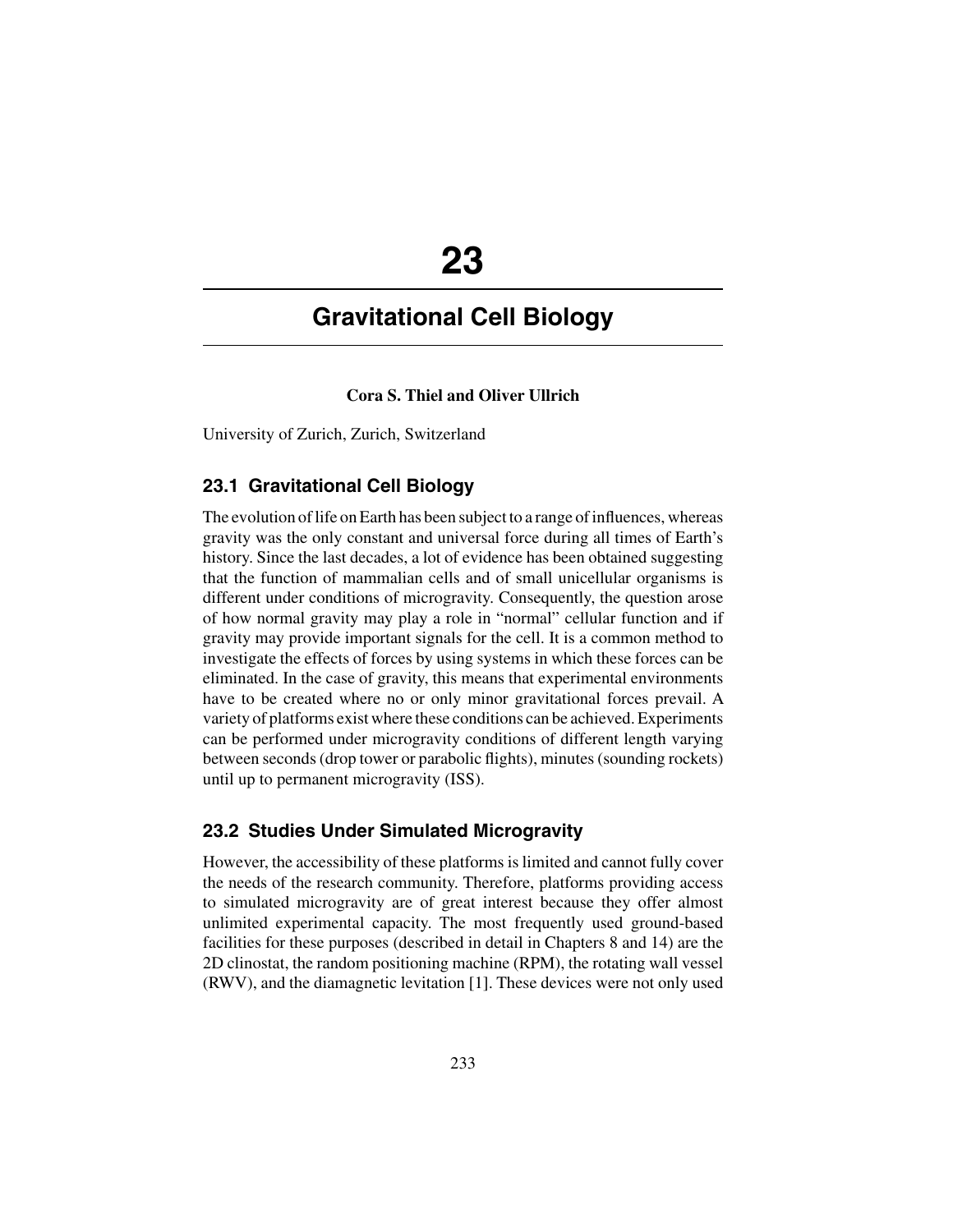#### 234 *Gravitational Cell Biology*

for experiments with unicellular organisms such as Euglena, Paramecium, or Loxodes, but also for experiments with whole plants, animals, or plant and animal cell cultures. Simulated gravity studies with protists showed valuable results concerning their gravitaxis and gravikinesis [2, 3]. A comparison of the ground-based facilities used in experiments with the protists Euglena and Paramecium showed that simulated microgravity conditions generated by the fast rotating 2D clinostat are well suited, whereas the organisms experience a change in positive and negative acceleration forces when they are exposed to simulated microgravity on the RPM [1]. Experiments using magnetic levitation are less recommended, because of the strong effects of the magnetic field acting on these two types of protists [1, 4, 5].

# **23.3 Effects of Simulated Microgravity on Algae, Plant Cells, and Whole Plants**

Simulated gravity is also used in experiments with algae, plant cell cultures, and whole plants. In Chara, the statolith-based gravity-sensing system in the rhizoids has been intensively investigated by 2D and 3D clinorotation as well as by magnetic levitation [6–8]. The comparison of the experimental outcomes showed that when Chara is used as a study object, the fast-rotating 2D clinostat is the preferred equipment to be applied for simulated microgravity, followed by the 3-D clinostat and the random positioning machine. In contrast, magnetic fields were not sufficient to generate the required simulated microgravity conditions [1].

Arabidopsis thaliana is a frequently used study object because of its excellent characterization on the molecular level. Gene expression analysis performed with whole plants on a 3D clinostat described the identification of new simulated microgravity stress-induced transcription factors [9]. Investigations performed with Arabidopsis cell cultures on 2D and 3D clinostats as well as under magnetic levitation showed altered gravity-related signaling cascades in the undifferentiated cultured cells [10].

# **23.4 Mammalian Cells in Simulated Microgravity**

Mammalian cell cultures are frequently employed to study the direct effects of microgravity on the fundamental processes in the cells of our body. Cell lines, especially with fibroblast characteristics, are often used because of the easy handling and experiment preparations. It could be shown that under real and simulated microgravity conditions (2D clinostat or RPM), the epidermal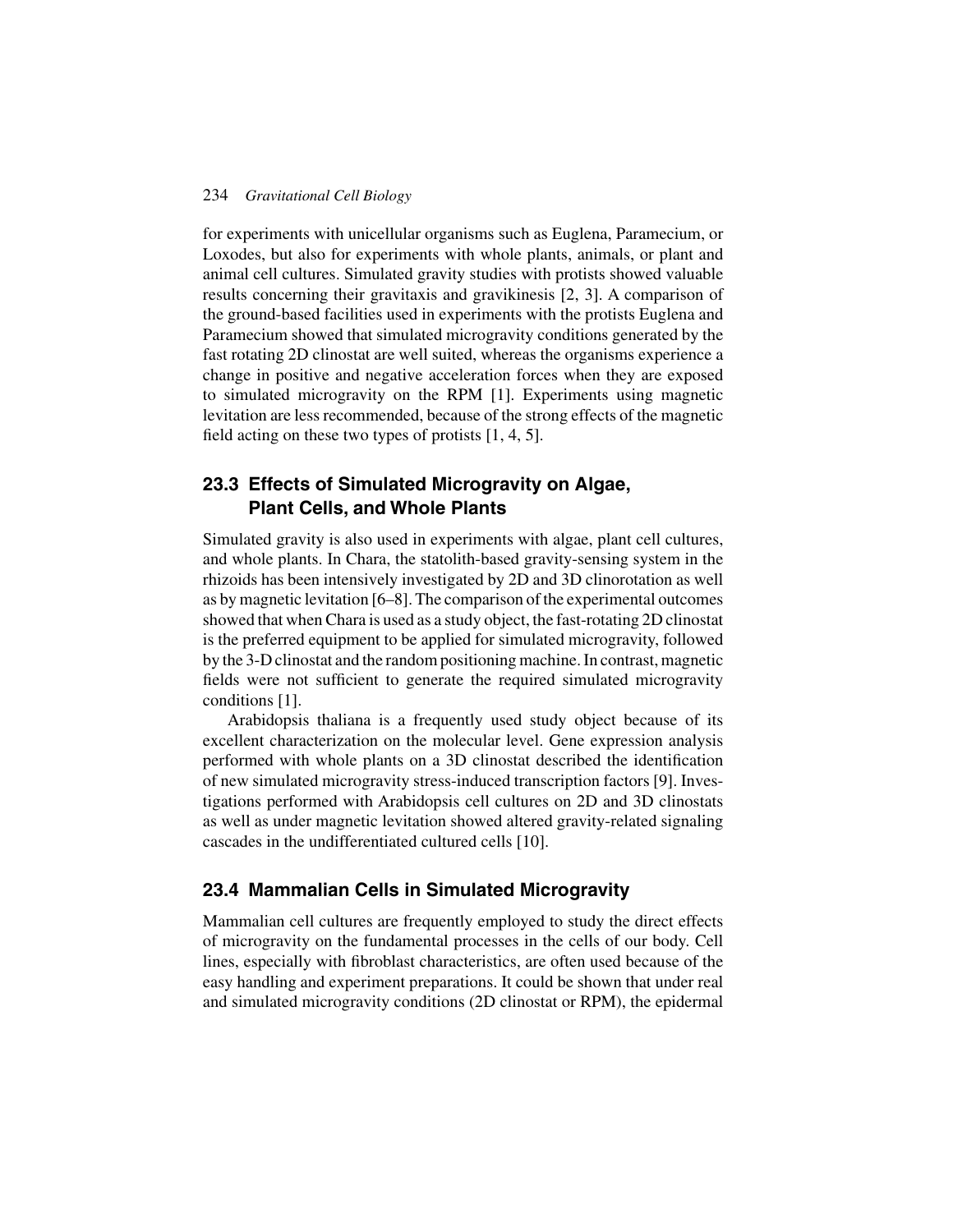growth factor (EGF)-induced signaling pathway is affected and that cells changed their morphology to a roundish shape due to modifications affecting the cytoskeleton [11–13]. New experimental designs allow also for the use of the RPM to expose cells or even small organisms to simulated partial gravity [presented by Dutch Space (Leiden, The Netherlands) at the European Low Gravity Research Association in Vatican City in 2013 and in reference [14]].

Numerous comparative studies between real and simulated microgravity have also been performed with semi-adherent or non-adherent cells of the immune system. Semi-adherent NR8383 macrophages show a similar behavior under real and simulated microgravity conditions. The macrophageal oxidative burst reaction is one of the key functions in innate immune response. The associated phagocytosis-mediated reactive oxygen species (ROS) production is rapidly and reversely decreased upon reduced gravitation. The direct comparison between ground based and investigations under real microgravity during parabolic flights using a 2D clinostat combined with a one-axis clinostat fitted with a photo multiplier tube showed for both experimental setups a pronounced reduction in the ROS production and therefore of the reactivity of the cells [15]. Comparative studies have been also performed on U937 cells, a human myelomonocytic cell line. For both, real and simulated microgravity, a decreased proliferation rate was observed [16, 17]. Furthermore, a reduced locomotion was identified in monocytes most likely due to cytoskeletal modifications such as a reduced density of the actin filaments and impaired ß-tubulin architecture [18, 19]. T lymphocytes also strongly react to microgravity: They show an activation failure upon stimulation with ConA (for a review, see [20]). This effect was reproducible under simulated microgravity conditions in the RPM [21, 22]. In line with these results, stimulation of Jurkat T cells with PMA resulted in an increased expression of the cell cycle-regulating protein p21Waf1/Cip1 after 15min of 2D clinorotation. Real-time PCR experiments confirmed these results on gene expression level [23]. Importantly, differential gene expression studies from RPM experiments revealed that impaired induction of early genes regulated primarily by transcription factors NF-kappaB, CREB, ELK, AP-1, and STAT after T-cell receptor cross-linking contributed to T-cell dysfunction in altered gravity, associated with down-regulation of the PKA pathway [24].

Taken together, ground-based facilities for simulated microgravity are of great value and should be frequently used for preparation and/or validation of real microgravity experiments, where time and sample numbers are often limited. Several studies could show that 2D clinostats and the random positioning machine (RPM) are suitable to perform these ground-based simulation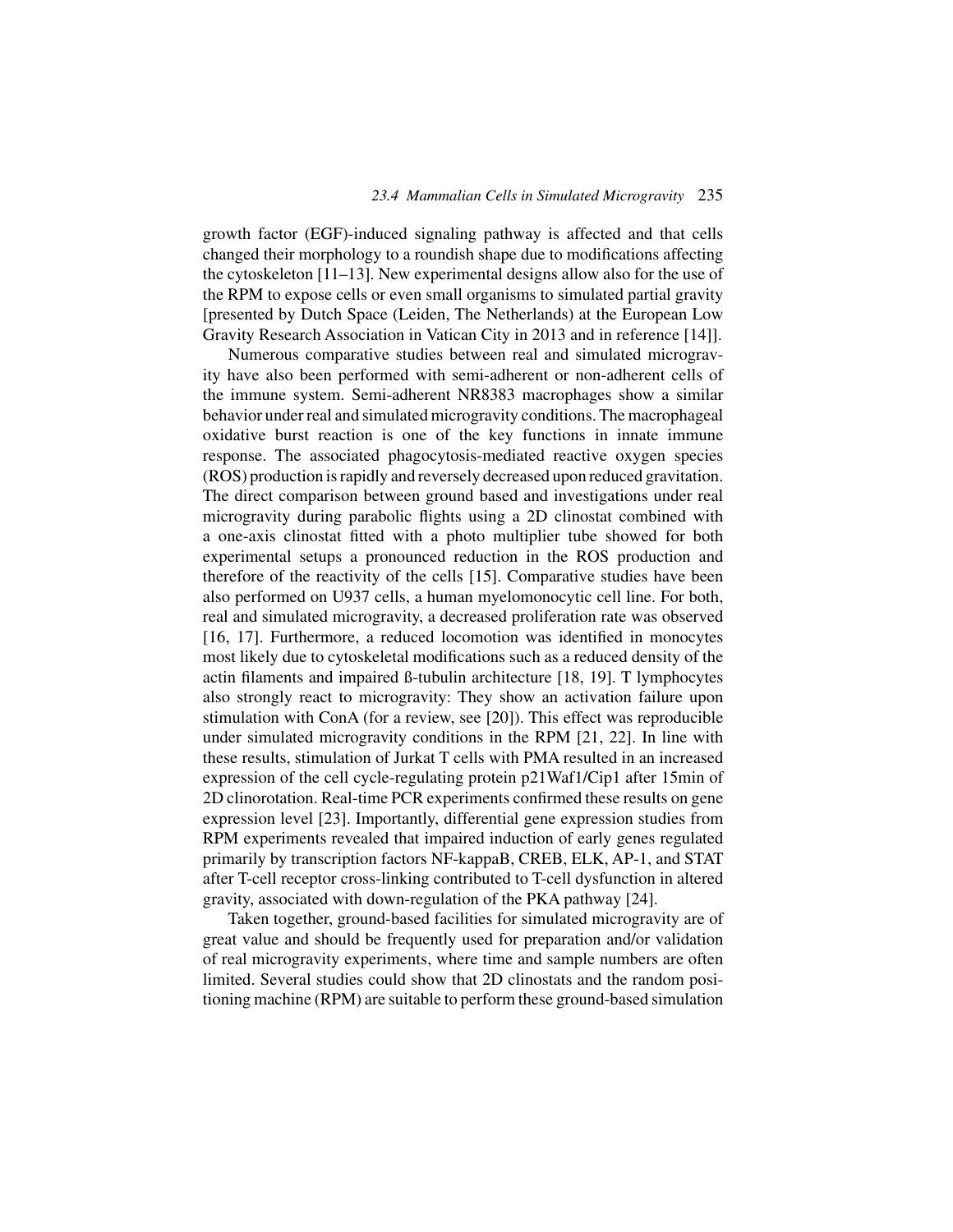#### 236 *Gravitational Cell Biology*

experiments. However, during the experiment design phase, special attention shall be paid on choosing the most suitable system.

## **References**

- [1] Herranz, R., R. Anken, J. Boonstra, M. Braun, P.C.M. Christianen, M. de Geest, J. Hauslage, R. Hilbig, R. J.A. Hill, M. Lebert, F. J. Medina, N. Vagt, O. Ullrich, J. J.W.A. van Loon, and R. Hemmersbach. "Ground-Based Facilities for Simulation of Microgravity: Organism-Specific Recommendations for Their Use, and Recommended Terminology." *Astrobiology* 13 (2013): 1–17.
- [2] Hemmersbach, R., and D.-P. Haeder. "Graviresponses of Certain Ciliates and Flagellates." *FASEB Journal* 13 (1999): S69–S75.
- [3] Hemmersbach, R., S.M. Strauch, D. Seibt, M. Schuber. "Comparative Studies on Gravisensitive Protists on Ground (2D and 3D Clinostats) and in Microgravity. *Microgravity Science and Technology* XVIII-3/4 (2006): 257–259.
- [4] Guevorkian, K., and J.M. Valles, Jr. "Aligning Paramecium Caudatum with Static Magnetic Fields." Biophysical Journal 90 (2006): 3004–3011.
- [5] Guevorkian, K., J.M. Valles, Jr. "Swimming Paramecium in Magnetically Simulated Enhanced, Reduced, and Inverted Gravity Environments." *Proceedings of the National Academy of Sciences of the United States of America* 103 (2006): 13051–13056.
- [6] Cai, W., M. Braun, and A. Sievers. "Displacement of statoliths in Chara rhizoids during horizontal rotation on clinostats." *Shi Yan Sheng Wu Xue Bao* 30 (1997): 147–155.
- [7] Braun, M., B. Buchen, and A. Sievers. "Actomyosin-Mediated Statolith Positioning in Gravisensing Plant Cells Studied in Microgravity." *The Journal of Plant Growth Regulation* 21 (2002): 137–145.
- [8] Limbach, C., J. Hauslage, C. Schafer, and M. Braun. "How to Activate a Plant Gravireceptor. Early Mechanisms of Gravity Sensing Studied in Characean Rhizoids During Parabolic Flights." *Plant Physiology* 139 (2005): 1030–1040.
- [9] Soh, H., Y. Choi, T.-K. Lee, U.-D. Yeo, K. Han, C. Auh, and S. Lee. "Identification of Unique Cis-Element Pattern on Simulated Microgravity Treated Arabidopsis by in Silico and Gene Expression." *Advances in Space Research* 50 (2012): 397–407.
- [10] Babbick, M., C. Dijkstra, O.J. Larkin, P. Anthony, M.R. Davey, J.B. Power, K.C. Lowe, M. Cogoli-Greuter, and R. Hampp. "Expression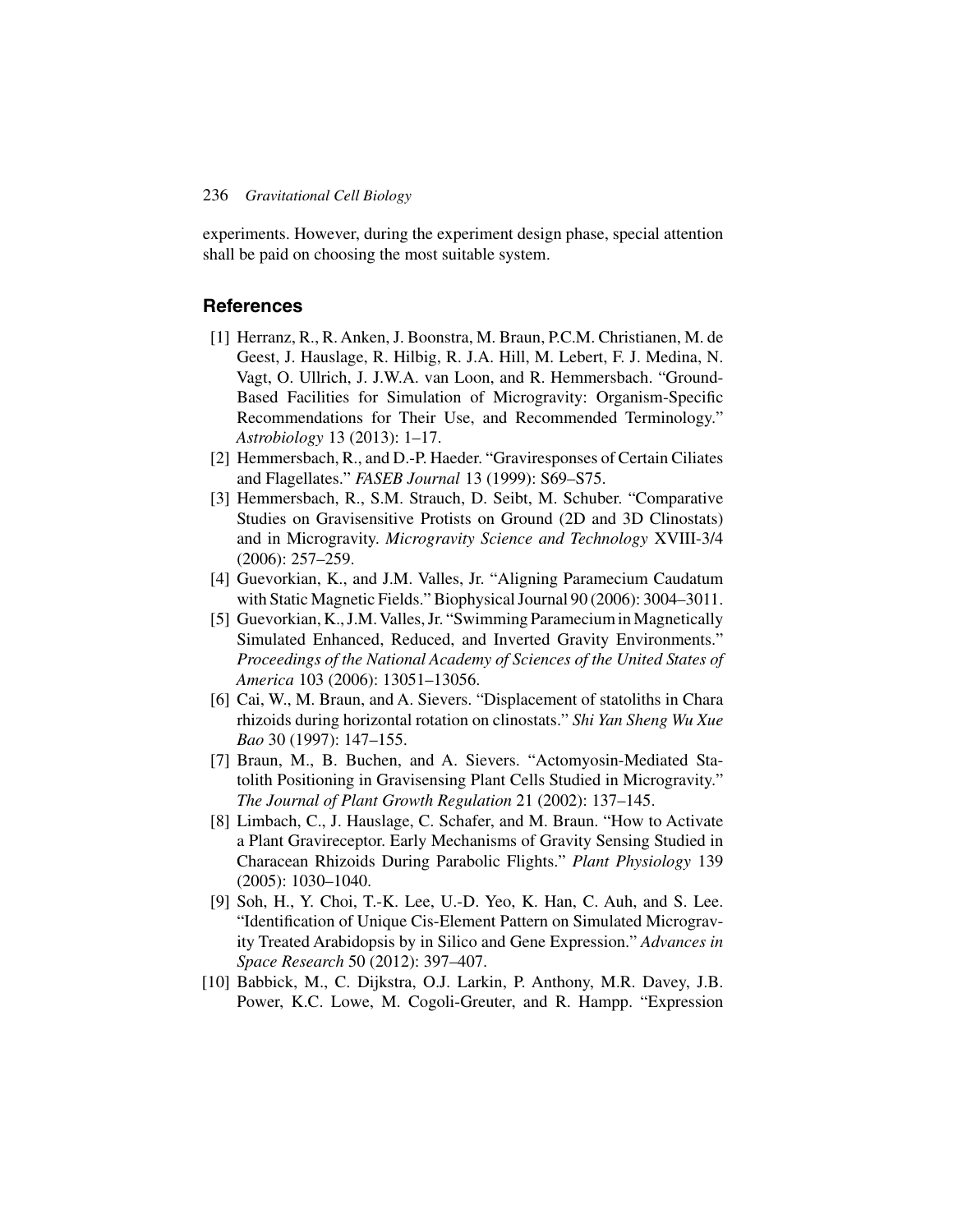of Transcription Factors After Short-Term Exposure of Arabidopsis Thaliana Cell Cultures to Hypergravity and Simulated Microgravity (2- D/3-D clinorotation, magnetic levitation). *Advances in Space Research* 39 (2007): 1182–1189.

- [11] Boonstra. J. "Growth Factor-Induced Signal Transduction in Adherent Mammalian Cells is Sensitive to Gravity." *FASEB Journal* 13 (1999): S35–S42.
- [12] Moes, M., J. Boonstra, and E. Regan-Klapisz. "Novel Role of cPLA(2)Alpha in Membrane and Actin Dynamics." *Cellular and Molecular Life Sciences* 67 (2010): 1547–1557.
- [13] Pietsch, J., X. Ma, M. Wehland, G. Aleshcheva, A. Schwarzwälder, J. Segerer, M. Birlem, A. Horn, J. Bauer, M. Infanger, and D. Grimm. "Spheroid Formation of Human Thyroid Cancer Cells in an Automated Culturing System During the Shenzhou-8 Space mission." *Biomaterials* 34, no. 31 (2013): 7694–7705.
- [14] Wuest, S.L., S. Richard, S. Kopp, D. Grimm, and M. Egli. "Simulated Microgravity: Critical Review on the Use of Random Positioning Machines for Mammalian Cell Culture." *Bio Med Research International*, 2015, Article ID 971474, (2014): 8 pp.
- [15] Adrian, A., K. Schoppmann, J. Sromicki, S. Brungs, M. von der Wiesche, B. Hock, W. Kolanus, R. Hemmersbach, and O. Ullrich. "The Oxidative Burst Reaction in Mammalian Cells Depends on Gravity." *Cell Communication and Signaling* 11 (2013): 98.
- [16] Hatton, J. P., F. Gaubert, M. L. Lewis, Y. Darsel, P. Ohlmann, J. P. Cazenave, and D. Schmitt. "The Kinetics of Translocation and Cellular Quantity of Protein Kinase C in Human Leukocytes are Modified During Spaceflight." *FASEB Journal* 13, (supplement) (1999): S23–S33.
- [17] Villa, A., S. Versari, J. A.Maier, S. Bradamante. "Cell Behavior in Simulated Microgravity: A Comparison of Results Obtained with RWV and RPM." *Gravitational and Space Biology Bulletin* 18 no. 2 (2005): 89–90.
- [18] Meloni, M.A., G. Galleri, P. Pippia, and M. Cogoli-Greuter. "Cytoskeleton Changes and Impaired Motility of Monocytes at Modelled Low Gravity." *Protoplasma* 229, no. 2–4 (2006): 243–249.
- [19] Meloni, M.A., G. Galleri, G. Pani, A. Saba, P. Pippia, and M. Cogoli-Greuter. "Space Flight Affects Motility and Cytoskeletal Structures in Human Monocyte Cell Line J-111." *Cytoskeleton* 68, no. 2 (2011): 125–137.